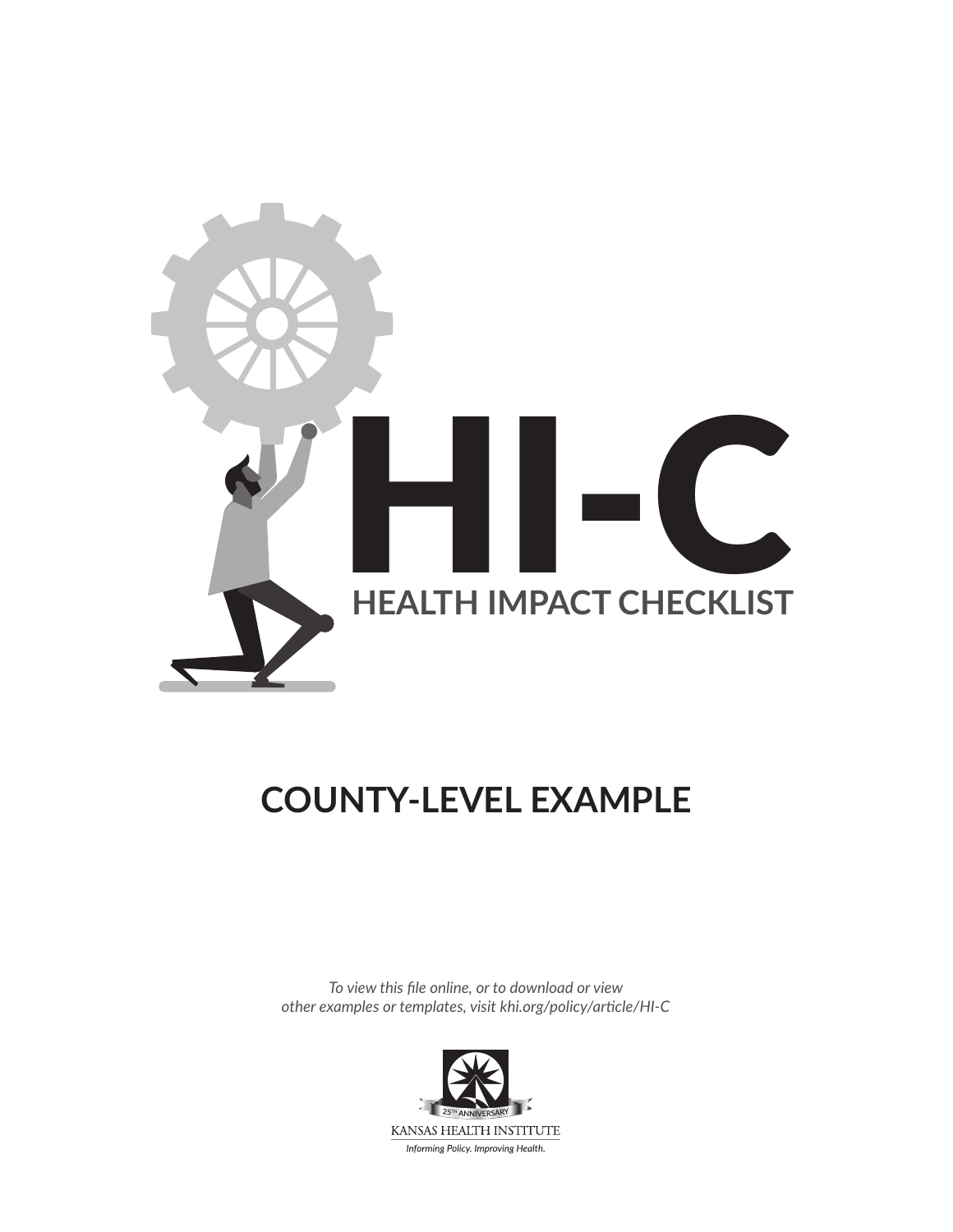## **Health Impact Checklist – County Level Example**

**Environmental Nuisance Abatement – Linn County, Kansas** *Summary Page*

#### **Proposal Name**

Environmental Nuisance Abatement – Linn County, Kansas

#### **Key Points of Proposal**

The regulation has four primary provisions: 1) authorizes a public officer to investigate nuisances; 2) authorizes the county to require the owner to abate the nuisance; 3) allows the costs of abating the nuisance to be charged to the owner; and 4) individuals that fail to comply may be fined up to \$200 or imprisoned up to 10 days, and receive a Class C misdemeanor.

#### **Impacted Social, Economic and Environmental Conditions**

- **Employment:** Impacts on employment stemming from this proposal were unclear.
- **Environmental Conditions:** By removing nuisances, exposure to pests and dangerous materials could be reduced.
- **Social Cohesion:** The removal of nuisances through nuisance abatement enforcement could improve the strength of relationships and the sense of solidarity among members of a community.
- **Incarceration:** There is a risk that the implementation of this policy could lead to increased numbers of individuals who are imprisoned for up to 10 days.
- **Discrimination:** While the nuisance abatement regulation does not single out specific groups or individuals, there is a possibility the regulation could be implemented in a manner that puts certain groups at a disadvantage.

#### **Impacted Population(s) Recommendations**

- **Children:** By removing dangerous nuisance materials, injury risk to children may be reduced.
- **Persons with low-income:** Low-income individuals may face challenges covering the costs of abatement, putting them at risk of fines and imprisonment for up to 10 days.
- **Minorities (Black):** Although Linn County is predominantly non-Hispanic White (93.3 percent), 0.9 percent of Linn County residents are Black, and 2.9 percent are Hispanic. Given that nuisance abatement policies historically have negatively impacted people of color, particularly Blacks, it will be critical to further assess the potential impacts of this policy on minority populations.

#### **Potential Health Impacts**

- Decreased injury risk
- Improved mental health
- Decreased exposure to waterborne illnesses
- Decreased exposure to pests
- Increased health disparities
- Increased risk of infectious diseases
- Increased risk of chronic diseases

- Identify ways to aid lowincome individuals facing difficulty addressing nuisances, so that incarceration and fees may be avoided.
- Work with impacted populations to establish ways to investigate discriminatory implementation, if any.

| <b>Entity Completing the HI-C</b> | <b>Entity Receiving the HI-C</b> | <b>Completion Date</b> |
|-----------------------------------|----------------------------------|------------------------|
| Kansas Health Institute           | None – Example Only              | 1/17/2020              |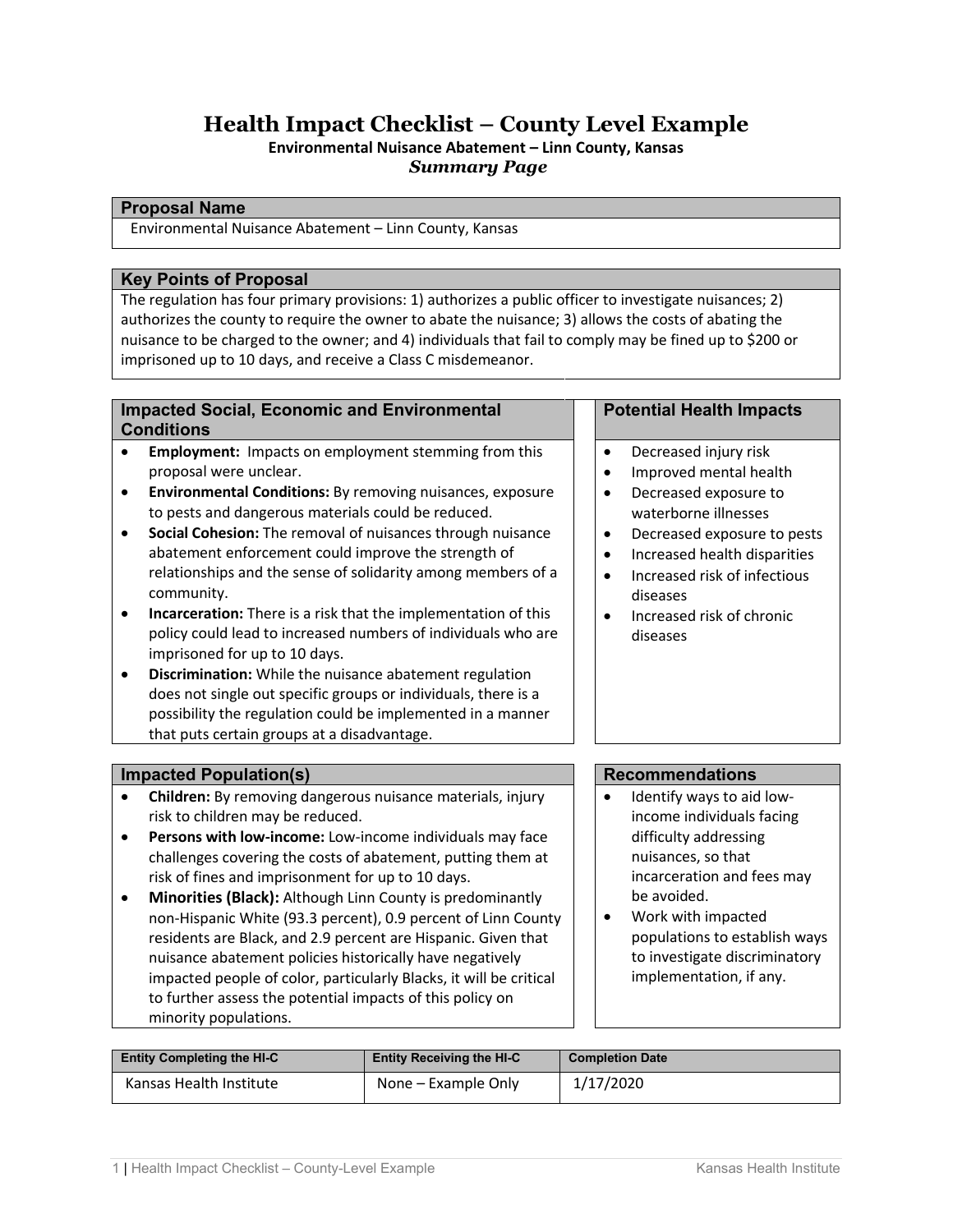# **Health Impact Checklist- County Level Example**

**Environmental Nuisance Abatement – Linn County, Kansas** *Section I. General Information*

#### **1. Name of proposal:**

Nuisance and Dangerous Structures Abatement Regulation – Linn County, Kansas

#### **2. Provide a short summary of the key points of the proposal, including expected outcomes if specified in the proposal.** *(Type in.)*

As stated in Article One of the regulation, the aim of this policy is to "eliminate and prevent the development of the conditions that are injurious to the health, safety, and welfare of inhabitants within Linn County." The regulation focuses on nuisance abatement and dangerous structures. However, this checklist only discusses potential health impacts associated with nuisance abatement. More specifically, the regulation has four primary impacts: 1) the regulation authorizes a public officer to investigate nuisances on their own determination or after receiving two or more complaints in writing from the public; 2) the regulation authorizes the county to require identified nuisances to be abated within 30 days by the owner, and requests for hearing to be made within 10 days of the notice; 3) the regulation allows the costs of the removal or demolition of the nuisance to be charged to the owner either directly or through a special assessment after being covered by the general fund; and 4) individuals that fail to comply with a notice may be fined up to \$200 or imprisoned up to 10 days, and receive a Class C misdemeanor. The full text of the regulation can be found here: [https://www.linncountyks.com/wp](https://www.linncountyks.com/wp-content/uploads/2016/03/Nuisance-Abatement.pdf)[content/uploads/2016/03/Nuisance-Abatement.pdf](https://www.linncountyks.com/wp-content/uploads/2016/03/Nuisance-Abatement.pdf)

**3. Which of the following social, economic and environmental conditions (determinants of health) does the proposal have the greatest potential to impact?** *(Check at least three.)*

| Social, Economic and Environmental Conditions <sup>1,2</sup> |                                                                                |                                                             |
|--------------------------------------------------------------|--------------------------------------------------------------------------------|-------------------------------------------------------------|
| <b>Economic Stability</b>                                    | <b>Neighborhood &amp; Physical</b><br><b>Environment</b>                       | <b>Education</b>                                            |
| Employment<br>$\boxtimes$                                    | <b>Housing Quality</b>                                                         | Early Childhood<br>⊔<br><b>Education and</b><br>Development |
| Income                                                       | Transportation                                                                 | <b>High School Graduation</b><br>ΙI                         |
| Housing Instability/<br>⊔<br>Homelessness                    | <b>Environmental Conditions</b><br>⊠<br>(e.g., water, air and soil<br>quality) | <b>Higher Education</b><br>⊔                                |
| $\Box$ Food Insecurity                                       | Access to Healthy Food                                                         | ΙI<br>Language                                              |
| Poverty                                                      | Safety                                                                         | Literacy<br>ΙI                                              |
| Other:                                                       | Other:                                                                         | Other:<br>ΙI                                                |
| Other:                                                       | Other:                                                                         | Other:                                                      |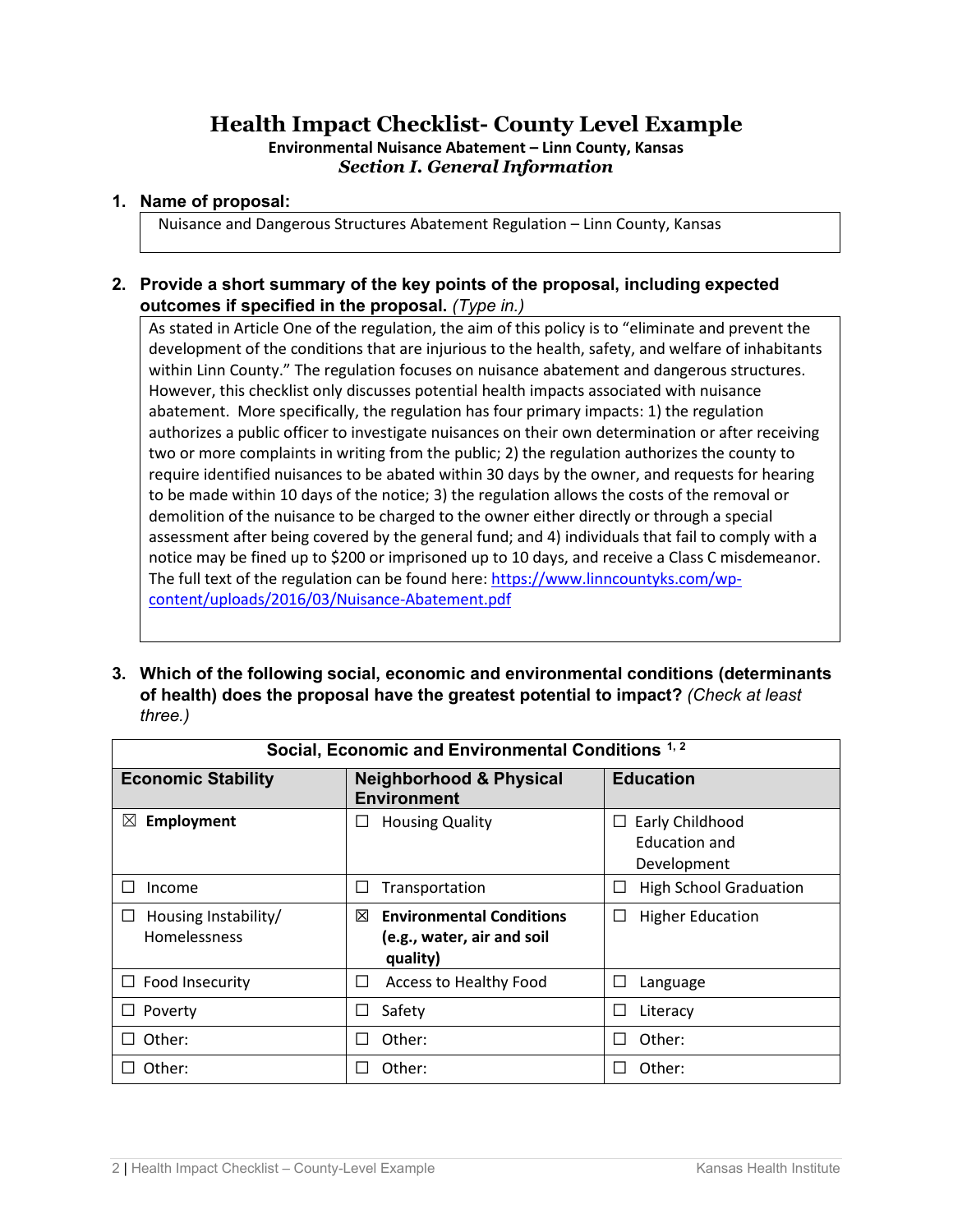| Social, Economic and Environmental Conditions 1, 2 |                                                                       |                                                             |  |
|----------------------------------------------------|-----------------------------------------------------------------------|-------------------------------------------------------------|--|
| <b>Community and Social</b><br><b>Context</b>      | <b>Health and Health Care</b>                                         | <b>Note:</b> The number of social,                          |  |
| Civic Participation                                | <b>Health Coverage</b><br>$\Box$                                      | economic or environmental                                   |  |
| <b>Discrimination</b><br>⊠                         | <b>Provider Availability</b>                                          | conditions examined could<br>depend on available resources, |  |
| <b>Toxic Stress</b>                                | <b>Access to Health Care</b>                                          | stakeholder interest and                                    |  |
| Social Isolation                                   | <b>Access to Behavioral</b><br>$\mathsf{L}$<br><b>Health Services</b> | timeline. After examining<br>three, additional conditions   |  |
| 冈<br>Incarceration                                 | <b>Quality of Care</b>                                                | may be examined further.                                    |  |
| <b>Other: Social Cohesion</b><br>冈                 | Other:                                                                |                                                             |  |
| Other:                                             | Other:                                                                |                                                             |  |

#### *Section II. Description of Impacts*

**Instructions:** Having described the proposal and identified its potential impacts on various social, economic and environmental conditions, collaborate with organizations that might have research capacity to complete items included in Section II.

**4. What partners can help you find research regarding potential impacts of the proposal on the social, economic and/or environmental conditions identified in Question 3?** *(Type in.)*

| <b>Specific Partner(s)</b>                                                         | <b>Partnership Contribution(s)</b>                                                                                                                                    |
|------------------------------------------------------------------------------------|-----------------------------------------------------------------------------------------------------------------------------------------------------------------------|
| Local Public Universities (Kansas State<br>University, University of Kansas, etc.) | Researchers and students may be able to assist with a<br>review of published research on potential health impacts<br>identified in the checklist.                     |
| Local Planning and Zoning Department                                               | The local planning and zoning department, which currently<br>receives the nuisance complaints, could help describe<br>details regarding implementation of the policy. |

*Potential partner types include community foundations, nonprofit organizations, governmental agencies, universities or colleges, health care organizations, community coalitions, stakeholder groups, community organizations (including those representing populations facing significant barriers to health and well-being) and others.*

**5. Describe how the proposal could impact the social, economic and/or environmental conditions identified in Question 3 and how it could result in associated health impacts for the community overall.** *(Type in.)*

| Social,                                  | Impact of the Proposal on    | <b>Impact of the Condition</b> | <b>Overall</b>  |
|------------------------------------------|------------------------------|--------------------------------|-----------------|
| <b>Economic or</b>                       | <b>Condition</b>             | on Health                      | Impact on       |
| <b>Environmental</b><br><b>Condition</b> |                              |                                | <b>Health</b>   |
|                                          | Implementation of a nuisance | Because the connection         | Positive        |
| Employment                               | abatement plan has the       | between the regulation and     | $\Box$ Negative |
|                                          | potential to increase the    | employment was not             | Mixed           |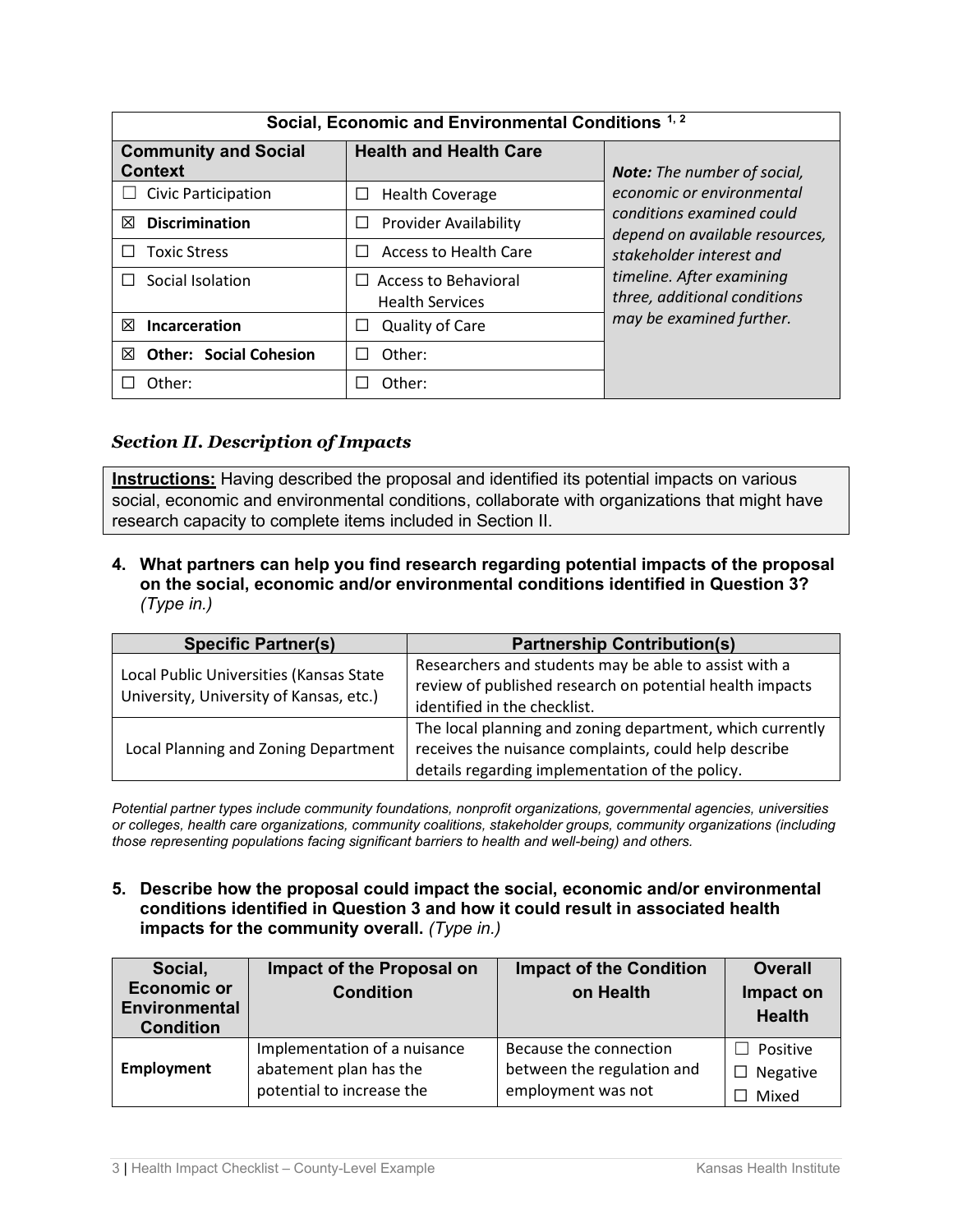| Social,                            | Impact of the Proposal on                                                                                                                                                                                                                                                                                                                                                                                                                                                                                                                                                                                                                                                                                                                                                                                                                                                                                                                                      | <b>Impact of the Condition</b>                                                                                                                                                                                                                                                                                                                                                                                                                                                                                                                                                                                                                                                                                                                                                                                                                                                          | <b>Overall</b>                                                                 |
|------------------------------------|----------------------------------------------------------------------------------------------------------------------------------------------------------------------------------------------------------------------------------------------------------------------------------------------------------------------------------------------------------------------------------------------------------------------------------------------------------------------------------------------------------------------------------------------------------------------------------------------------------------------------------------------------------------------------------------------------------------------------------------------------------------------------------------------------------------------------------------------------------------------------------------------------------------------------------------------------------------|-----------------------------------------------------------------------------------------------------------------------------------------------------------------------------------------------------------------------------------------------------------------------------------------------------------------------------------------------------------------------------------------------------------------------------------------------------------------------------------------------------------------------------------------------------------------------------------------------------------------------------------------------------------------------------------------------------------------------------------------------------------------------------------------------------------------------------------------------------------------------------------------|--------------------------------------------------------------------------------|
| <b>Economic or</b>                 | <b>Condition</b><br>on Health                                                                                                                                                                                                                                                                                                                                                                                                                                                                                                                                                                                                                                                                                                                                                                                                                                                                                                                                  |                                                                                                                                                                                                                                                                                                                                                                                                                                                                                                                                                                                                                                                                                                                                                                                                                                                                                         | Impact on                                                                      |
| <b>Environmental</b>               |                                                                                                                                                                                                                                                                                                                                                                                                                                                                                                                                                                                                                                                                                                                                                                                                                                                                                                                                                                |                                                                                                                                                                                                                                                                                                                                                                                                                                                                                                                                                                                                                                                                                                                                                                                                                                                                                         | <b>Health</b>                                                                  |
| <b>Condition</b>                   |                                                                                                                                                                                                                                                                                                                                                                                                                                                                                                                                                                                                                                                                                                                                                                                                                                                                                                                                                                |                                                                                                                                                                                                                                                                                                                                                                                                                                                                                                                                                                                                                                                                                                                                                                                                                                                                                         |                                                                                |
|                                    | economic strength of the<br>community. <sup>3</sup> Furthermore, some<br>communities site increasing<br>tourism and attracting<br>businesses as reasons for<br>nuisance abatement regulations.<br>However, review completed for<br>this checklist was not able to<br>identify published research on<br>the association between<br>nuisance abatement and<br>employment.                                                                                                                                                                                                                                                                                                                                                                                                                                                                                                                                                                                        | established, the health<br>impacts of the nuisance<br>abatement plan were not<br>further explored and remain<br>unclear.                                                                                                                                                                                                                                                                                                                                                                                                                                                                                                                                                                                                                                                                                                                                                                | None<br>$\Box$<br>⊠ Unclear                                                    |
| Environmental<br><b>Conditions</b> | Standing water, abandoned<br>structures and vehicles, and piles<br>of refuse could create nesting<br>and reproductive environments<br>that lead to increases in the<br>number of rats, mosquitos, mice,<br>opossums, and other pests. The<br>presence of scrap metal, used<br>lumber, used tires, and garbage<br>could increase injury risk and<br>may reduce the overall quality of<br>housing when homes are<br>present. Substandard housing<br>has the potential to increase<br>exposure to numerous housing-<br>related dangers, including mold,<br>allergens, and lead. <sup>4</sup> Lastly, the<br>dumping of these nuisance<br>materials in unmaintained and<br>managed areas may contribute<br>to the development of<br>impervious surfaces and could<br>contribute to stormwater run-<br>off. Increased storm water runoff<br>and standing water could<br>contribute to increased<br>waterborne disease, and<br>pollution of watersheds. <sup>5</sup> | Pests and other nuisances can<br>contribute to conditions of<br>disrepair which may be<br>connected to multiple<br>negative health impacts,<br>including neurological<br>disorders, <sup>6</sup> behavioral<br>problems, $^7$ and decreased<br>overall mental health. <sup>8</sup><br>Additionally, removing<br>nuisances such as garbage,<br>scrap metal, broken<br>appliances, and used wood<br>may decrease likelihood of<br>injury $-$ as was found in the<br>Superior, Nebraska<br>assessment. <sup>9</sup> Substandard<br>housing conditions have been<br>associated with asthma and<br>respiratory disease, 10, 11<br>increased blood lead levels <sup>12</sup><br>and related neurological<br>damage. <sup>13</sup> Lastly, the<br>abatement of polluted water<br>runoff from some nuisances<br>could reduce exposure to<br>waterborne illness and<br>pollutants. <sup>14</sup> | Positive<br>⊠<br>Negative<br>□<br>Mixed<br>$\Box$<br>None<br>П<br>Unclear<br>□ |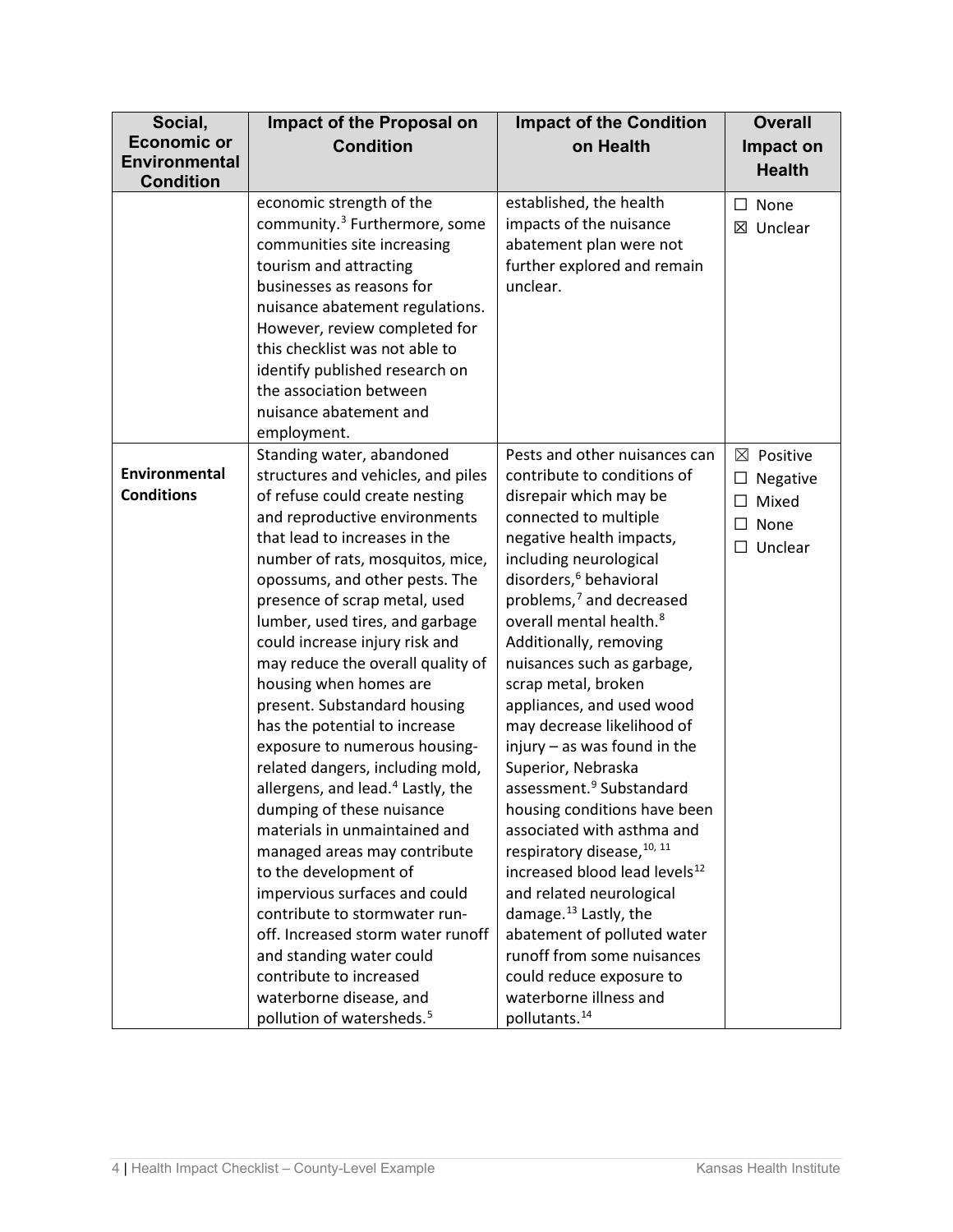| Social,                | Impact of the Proposal on                                        | <b>Impact of the Condition</b>                                       | <b>Overall</b>       |
|------------------------|------------------------------------------------------------------|----------------------------------------------------------------------|----------------------|
| <b>Economic or</b>     | <b>Condition</b>                                                 | on Health                                                            | Impact on            |
| <b>Environmental</b>   |                                                                  |                                                                      | <b>Health</b>        |
| <b>Condition</b>       | Enforcing nuisance abatement                                     | Addressing nuisances in the                                          |                      |
| <b>Social Cohesion</b> | plans can contribute to                                          | community may remove                                                 | ⊠ Positive           |
|                        | improving social cohesion,                                       | items that decrease                                                  | Negative<br>□        |
|                        | defined as the strength of                                       | community connectedness.                                             | Mixed<br>$\Box$      |
|                        | relationships and the sense of                                   | Improvement in social                                                | $\Box$<br>None       |
|                        | solidarity among members of a                                    | cohesion may contribute to                                           | $\Box$ Unclear       |
|                        | community. <sup>15</sup> Additionally,                           | neighborhood's collective                                            |                      |
|                        | nuisances that contribute to                                     | willingness to contribute and                                        |                      |
|                        | blighting conditions within the                                  | help out for common good,                                            |                      |
|                        | community, such as                                               | which has been connected to                                          |                      |
|                        | deteriorating boarded-up                                         | lower rates of premature                                             |                      |
|                        | houses, may be associated with a                                 | death, homicide, and death                                           |                      |
|                        | breakdown in social cohesion. <sup>16</sup>                      | from cardiovascular disease. <sup>17</sup>                           |                      |
|                        | As described in Article 8 of the                                 | Incarceration may contribute                                         | $\Box$<br>Positive   |
| Incarceration          | regulation, individuals failing to                               | to a variety of negative health                                      | $\boxtimes$ Negative |
|                        | comply with a nuisance notice                                    | impacts. Research indicates                                          | Mixed<br>$\Box$      |
|                        | and order "shall be fined in an                                  | that individuals face more                                           | $\Box$ None          |
|                        | amount not to exceed Two                                         | chronic health challenges                                            | Unclear<br>$\Box$    |
|                        | Hundred Dollars (\$200.00) or to                                 | after incarceration than                                             |                      |
|                        | be imprisoned not to exceed ten                                  | before, and that the impact of                                       |                      |
|                        | (10) days, or both fined and<br>imprisoned." The                 | incarceration on health may<br>be largely independent of the         |                      |
|                        | implementation of this policy                                    | length of incarceration. <sup>18</sup>                               |                      |
|                        | could lead to increased numbers                                  | Additionally, though                                                 |                      |
|                        | of individuals within the county                                 | misdemeanors are viewed as                                           |                      |
|                        | that have been incarcerated for                                  | low-level offenses, their                                            |                      |
|                        | up to 10 days. Additionally,                                     | presence on individuals'                                             |                      |
|                        | violations of the nuisance                                       | record could be a barrier to                                         |                      |
|                        | regulation are deemed a Class C                                  | employment opportunities                                             |                      |
|                        | misdemeanor. Therefore, if                                       | and influence sentencing for                                         |                      |
|                        | individuals fail to comply with                                  | other crimes. <sup>19</sup>                                          |                      |
|                        | the regulation, they may receive                                 |                                                                      |                      |
|                        | a misdemeanor on their                                           |                                                                      |                      |
|                        | permanent record.                                                |                                                                      |                      |
|                        | While the nuisance abatement                                     | If nuisance abatement                                                | Positive<br>$\Box$   |
| <b>Discrimination</b>  | regulation applies across the                                    | policies are implemented in a                                        | Negative<br>×        |
|                        | county and does not single out                                   | discriminatory way, they may                                         | Mixed<br>$\perp$     |
|                        | specific groups or individuals,                                  | contribute to poor health                                            | $\Box$ None          |
|                        | there is a possibility the                                       | outcomes and health                                                  | $\Box$ Unclear       |
|                        | regulation could be                                              | disparities for non-White<br>groups. <sup>21</sup> These disparities |                      |
|                        | implemented in a manner that<br>puts certain groups of people at | can include premature death                                          |                      |
|                        | a disadvantage. Existing research                                | and death rate, <sup>22, 23</sup> chronic                            |                      |
|                        | has demonstrated that                                            | disease and others. <sup>24</sup>                                    |                      |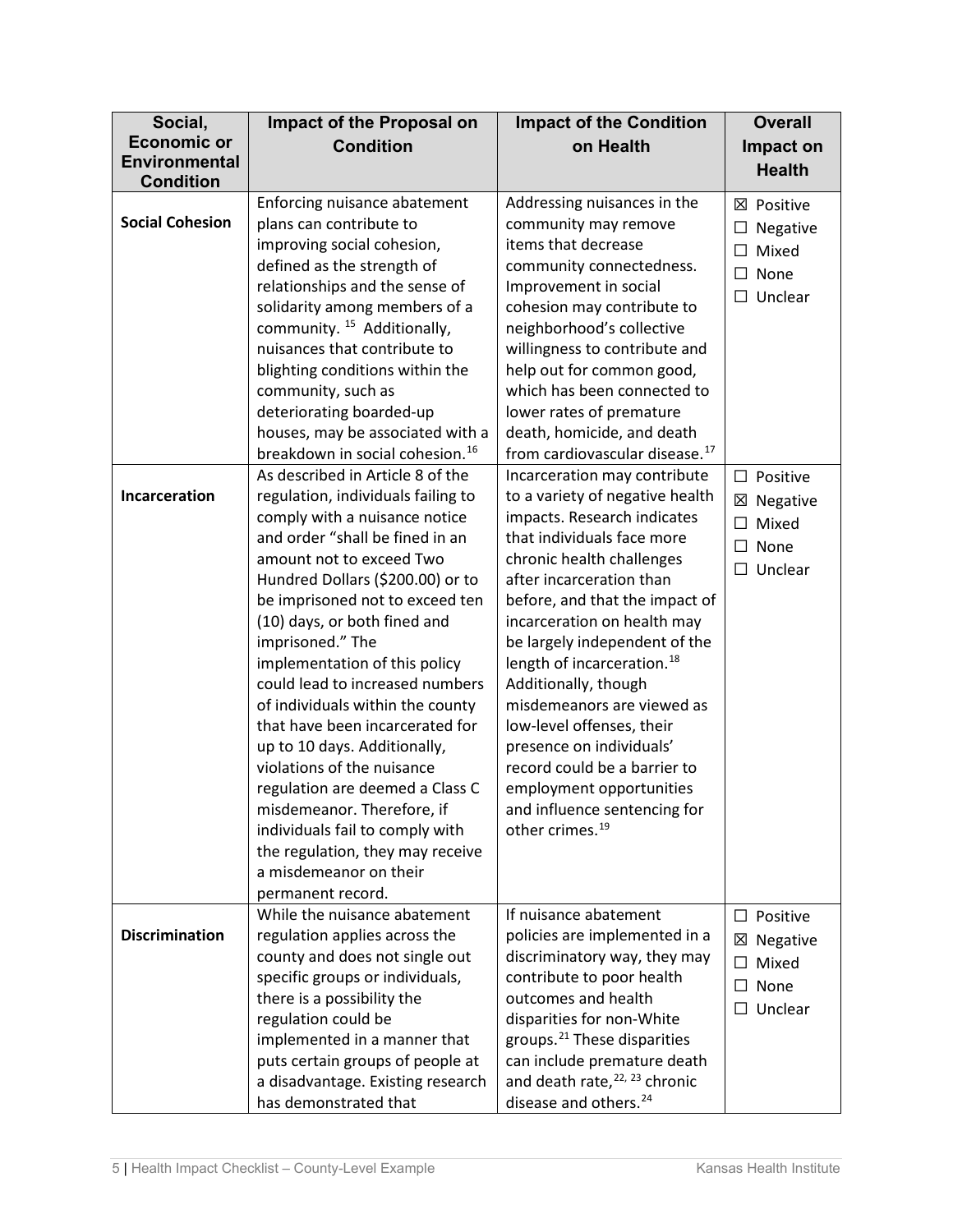| Social,<br><b>Economic or</b><br><b>Environmental</b><br><b>Condition</b> | Impact of the Proposal on<br><b>Condition</b>                                                                                                                                                              | <b>Impact of the Condition</b><br>on Health | <b>Overall</b><br>Impact on<br><b>Health</b> |
|---------------------------------------------------------------------------|------------------------------------------------------------------------------------------------------------------------------------------------------------------------------------------------------------|---------------------------------------------|----------------------------------------------|
|                                                                           | historically some nuisance<br>abatement policies that<br>incorporated public complaint<br>into the process have been used<br>to discriminate against certain<br>groups, particularly Blacks. <sup>20</sup> |                                             |                                              |

### **6. Based on the potential impact of the proposal on the social, economic or environmental conditions identified in Question 3, identify populations who could be impacted and how the proposal might affect their health.** *(Describe at least three populations.)*

*Note: Focus on populations that are at a higher risk for poor health as a result of the barriers they experience to social, economic, political and environmental resources, as well as limitations due to illness or disability.* For a full list of potential populations of focus, see Section IV. Glossary of Terms.

| Social,<br><b>Economic or</b><br><b>Environmental</b><br><b>Condition</b> | Impacted<br><b>Population</b> | <b>Impact on Health</b>                                                                                                                                                                                                                                                                                                                                                                                                             | <b>Overall</b><br>Impact on<br><b>Health</b>                                             |
|---------------------------------------------------------------------------|-------------------------------|-------------------------------------------------------------------------------------------------------------------------------------------------------------------------------------------------------------------------------------------------------------------------------------------------------------------------------------------------------------------------------------------------------------------------------------|------------------------------------------------------------------------------------------|
| Environmental<br><b>Conditions</b>                                        | Children                      | The presence of some nuisances - abandoned<br>appliances, used lumber, scrap metal - may<br>increase the risk of injury or harm for children.<br>In rural areas of the county the response times<br>may be slower and the injuries stemming from<br>these nuisances could be especially harmful. <sup>25</sup><br>By removing some of these nuisances, the<br>proposal may reduce potential injury risks for<br>children.           | $\boxtimes$ Positive<br>Negative<br>$\Box$<br>Mixed<br>П<br>$\Box$ None<br>Unclear<br>П. |
| Incarceration                                                             | Persons with<br>low income    | Low-income individuals who own properties<br>that must be abated may have difficulty<br>covering the associated costs. More than 14<br>percent of people in Linn County live below the<br>poverty line. <sup>26</sup> Additionally, if unable to comply<br>with the notice because of lack of resources,<br>low-income individuals may be more likely to<br>end up being fined or end up in jail, as provided<br>in the regulation. | Positive<br>Negative<br>⊠<br>Mixed<br>П<br>П<br>None<br>Unclear<br>П.                    |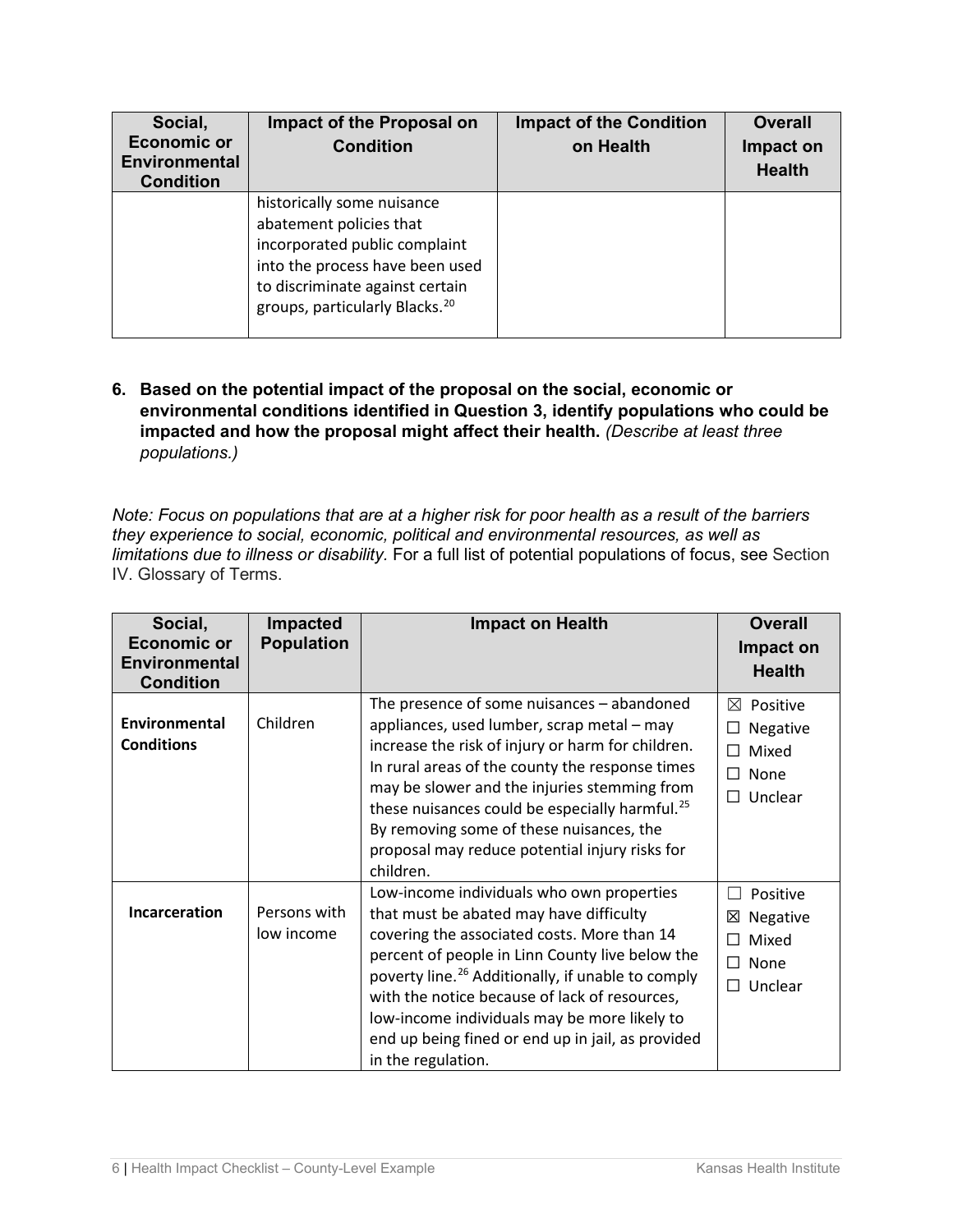| <b>Discrimination</b> | Racial and<br>ethnic<br>minorities<br>(especially<br>Black) | Although Linn County is predominantly non-<br>Hispanic White (93.3 percent), 0.9 percent of<br>Linn County residents are Black, and 2.9 percent<br>are Hispanic. <sup>27</sup> Because nuisance abatement<br>policies in other communities have been shown<br>to negatively affect people of color, particularly<br>Blacks, it will be critical to further assess<br>potential impacts of this policy on these<br>populations. | Positive<br>$\Box$ Negative<br>$\Box$ Mixed<br>$\Box$ None<br>$\boxtimes$ Unclear |
|-----------------------|-------------------------------------------------------------|--------------------------------------------------------------------------------------------------------------------------------------------------------------------------------------------------------------------------------------------------------------------------------------------------------------------------------------------------------------------------------------------------------------------------------|-----------------------------------------------------------------------------------|
|-----------------------|-------------------------------------------------------------|--------------------------------------------------------------------------------------------------------------------------------------------------------------------------------------------------------------------------------------------------------------------------------------------------------------------------------------------------------------------------------------------------------------------------------|-----------------------------------------------------------------------------------|

#### *Section III. Recommendations*

**Instructions:** Having described the potential impacts of the proposal and populations who may face significant barriers to health and well-being, use Section III to identify collaborative approaches to addressing these findings.

**7. What partners can help you to develop recommendations to address or mitigate the potential health impacts identified in Questions 5 and 6?** *(Type in.)*

| <b>Specific Partner(s)</b> | <b>Partnership Contribution(s)</b>                                        |
|----------------------------|---------------------------------------------------------------------------|
| Area Community             | Resources from a community foundation may be able to support              |
| Foundation                 | trainings for avoiding implicit bias and discrimination in implementation |
|                            | of the policy.                                                            |

*Potential partner types include community organizations, impacted population(s), community foundations, nonprofit organizations, governmental agencies, universities or colleges, health care organizations, community coalitions, stakeholders, populations who face significant barriers to health and well-being, and others.*

**8. Based on the results of this Health Impact Checklist, suggest recommendations that can help to maximize potential positive health impacts and/or mitigate potential negative health impacts of the proposal.** (*Type in.)*

#### **Recommendation(s)**

Work with local nonprofits or community organizations to assist low-income individuals who are facing difficulty addressing nuisances.

Work with local community organizations and impacted populations to establish ways to investigate discriminatory implementation of the nuisance abatement policy, if such concerns are raised.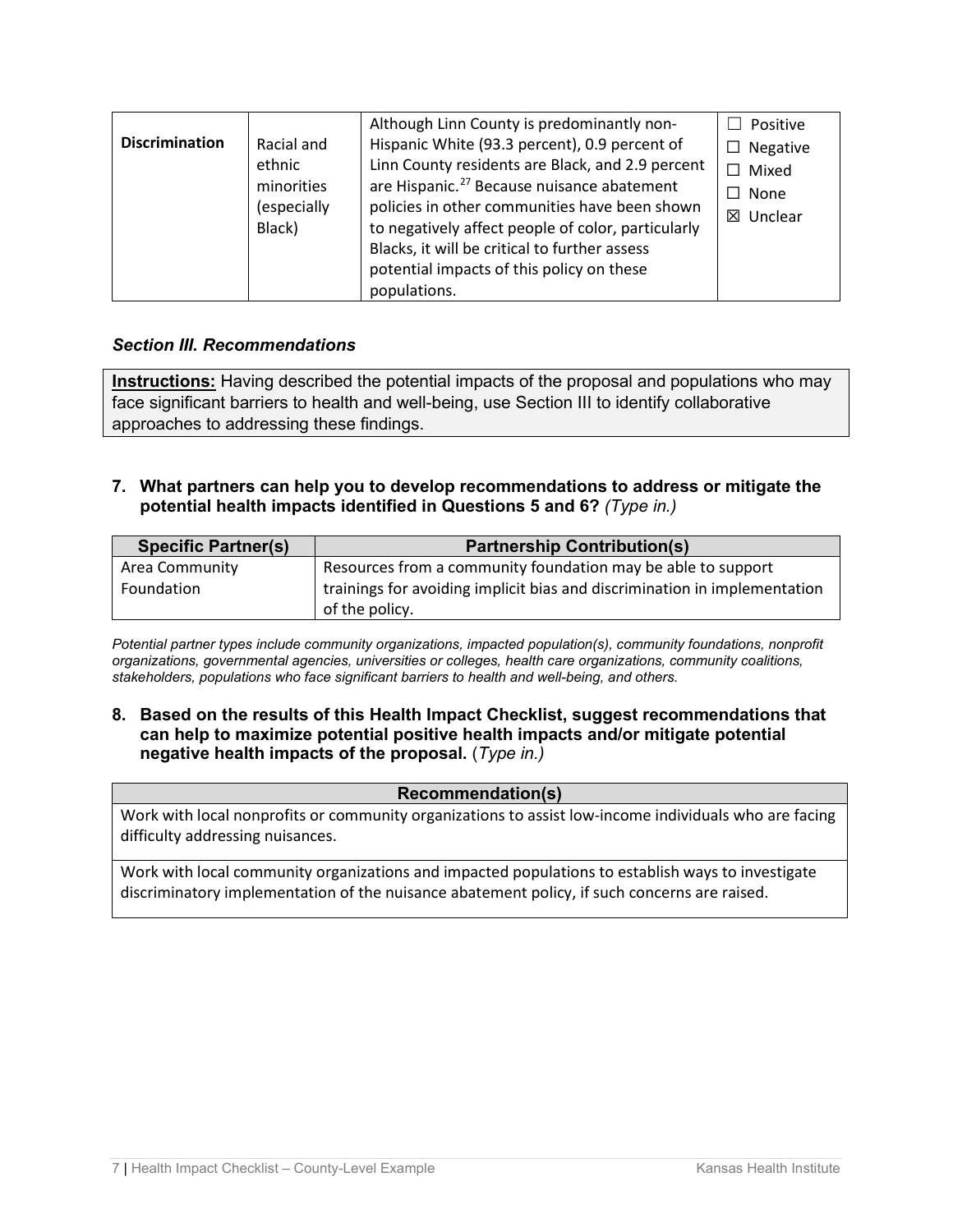#### *Section IV: Glossary of Terms*

*Summary definitions for determinants of health were pulled from Healthy People 2020<sup>[28](#page-10-11)</sup> and additional sources.[29,](#page-10-12)[30](#page-10-13) Additional information is available [here.](https://www.healthypeople.gov/2020/topics-objectives/topic/social-determinants-health/interventions-resources)*

**Civic Participation:** Encompasses a wide range of both formal and informal activities including voting, volunteering and participating in group activities or organizations.

**Determinants of Health:** The "conditions in the environments in which people are born, live, learn, work, play, worship and age that affect a wide range of health, functioning and quality-of-life outcomes and risks."

**Discrimination:** A socially structured action that is unfair or unjustified and harms groups or individuals. Discrimination occurs at both structural and individual levels and can be attributed to social interactions that occur to protect more powerful and privileged groups at the detriment of other groups. Discrimination on the basis of race is one example of discrimination.

**Food Insecurity:** The disruption of food intake or eating patterns due to a lack of money or other resources.

**Housing Instability:** Despite no standard definition, housing instability encompasses a number of housing-related challenges including trouble paying rent, overcrowding, staying with relatives, moving frequently, or spending the bulk of income on housing.

**Impacted Populations:** Populations who were identified by completing the Health Impact Checklist as being impacted by the proposal. Those groups may include populations who face significant barriers to health and well-being (populations of focus).

**Populations of Focus:** Populations may include racial and ethnic minorities, including persons of Black, American Indian or Alaska Native, Asian, and Native Hawaiian or Other Pacific Islander races and persons of Hispanic ethnicity; rural/urban residents; children; pregnant women; persons who are LGBTQIA+; older adults; persons with chronic illnesses; persons with housing instability or who are homeless; immigrant populations; displaced persons; persons with limited English proficiency; persons with low literacy; persons with low income; persons with disabilities; and others.

**Social Cohesion:** The degree of social integration and inclusion in communities and society at large, and the extent to which mutual solidarity finds expression itself among individuals and communities.

**Social Isolation:** A person's lack of social connectedness is measured by the quality, type, frequency and emotional satisfaction of social ties. Social isolation exists when an individual lacks opportunities to be socially connected. Social isolation can impact health and quality of life, as well ability and motivation to access adequate support. It also can impact the quality of the environment and communities in which a person lives.

**Toxic Stress:** A strong, frequent or prolonged activation of the body's stress management system. Stressful events that are chronic, uncontrollable and/or experienced by children without access to support from caring adults tend to provoke toxic stress responses. Studies indicate that toxic stress can have an adverse impact on brain architecture.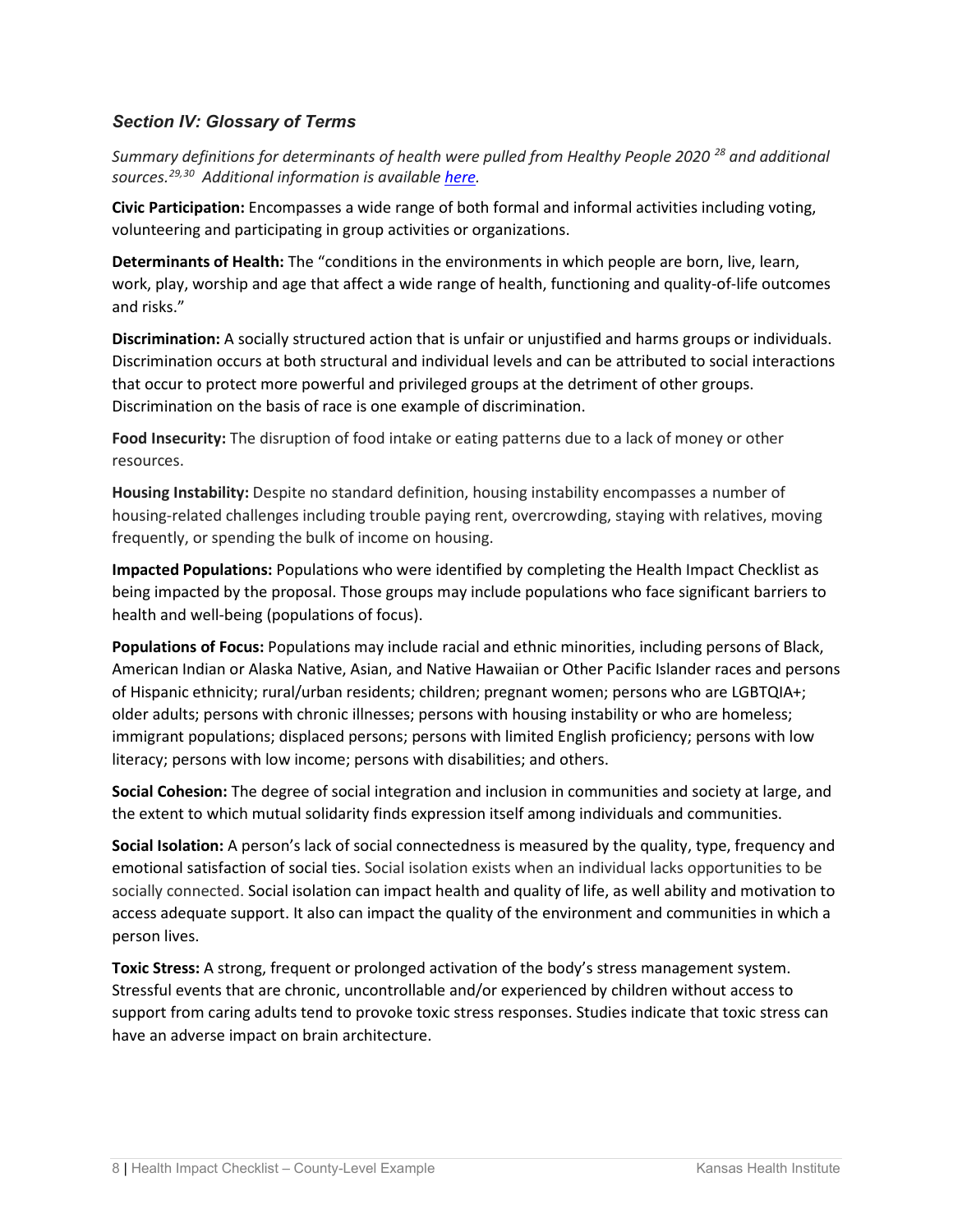#### *Section V: References & Sources*

**Instructions:** In your preferred format, provide citation or reference information on the resources used to complete the HI-C.

<span id="page-9-3"></span><sup>4</sup> De Leon, E., & Schilling, J. (2017). Urban blight and public health: Addressing the impact of substandard housing, abandoned buildings, and vacant lots. Washington, DC: *The Urban Institute*.

<span id="page-9-4"></span><sup>5</sup> Gaffield, S. J., Goo, R. L., Richards, L. A., & Jackson, R. J. (2003). Public health effects of inadequately managed stormwater runoff. *American Journal of Public Health*, *93*(9), 1527-1533.

<span id="page-9-5"></span><sup>6</sup> Bashir, S. A. (2002). Home Is where the harm is: Inadequate housing as a public health crisis. *American Journal of Public Health, 92*(5), 733–738.

<span id="page-9-6"></span> $^7$  Burdette, A. M., Hill, T. D., and Hale, L. (2011). Household disrepair and the mental health of low-income urban women. *Journal of Urban Health: Bulletin of the New York Academy of Medicine, 88*(1), 142–153.

<span id="page-9-7"></span><sup>8</sup> Egerter, S., Braverman, P., and Barclay, C. (2011). *Stress and Health. Brief No. 3. P*rinceton, NJ: Robert Wood Johnson Foundation.

<span id="page-9-8"></span><sup>9</sup> City of Superior, Nebraska. (2013). *Health impact assessment of nuisance abatement plan.* Retrieved from [https://www.pewtrusts.org/en/research-and-analysis/data-visualizations/2015/hia-map/state/nebraska/nuisance](https://www.pewtrusts.org/en/research-and-analysis/data-visualizations/2015/hia-map/state/nebraska/nuisance-abatement-plan-in-superior-nebraska)[abatement-plan-in-superior-nebraska](https://www.pewtrusts.org/en/research-and-analysis/data-visualizations/2015/hia-map/state/nebraska/nuisance-abatement-plan-in-superior-nebraska)

<span id="page-9-9"></span><sup>10</sup> Krieger, J. W., Song, L., Takaro, T. K., & Stout, J. (2000). Asthma and the home environment of low-income urban children: Preliminary findings from the Seattle–King county healthy homes project. *Journal of Urban Health, 77*(1), 50–67.

<span id="page-9-10"></span><sup>11</sup> Rauh, V. A., Chew, G. L., and Garfinkel, R.S. (2002). Deteriorated housing contributes to high cockroach allergen levels in inner-city households. *Environmental Health Perspectives, 110*(S2), 323–327.

<span id="page-9-11"></span><sup>12</sup> Coulton, C., Fischer, R. L., Garcia-Cobian Richter, F., Kim, S., & Cho, Y. (2016). *Housing crisis leaves lasting imprint on children in Cleveland. How Housing Matters Brief.* Chicago, IL: MacArthur Foundation.

<span id="page-9-12"></span> $13$  Sharfstein, J., Sandel, M., Kahn, R., and Bauchner, H. (2001). Is child health at risk while families wait for housing vouchers? *American Journal of Public Health, 91*(8), *1191–3.*

<span id="page-9-13"></span><sup>14</sup> Gaffield, S. J., Goo, R. L., Richards, L. A., & Jackson, R. J. (2003). Public health effects of inadequately managed stormwater runoff. *American Journal of Public Health*, *93(9), 1527-1533.*

<span id="page-9-14"></span><sup>15</sup> City of Superior, Nebraska. (2013). *Health impact assessment of nuisance abatement plan.* Retrieved from [https://www.pewtrusts.org/en/research-and-analysis/data-visualizations/2015/hia-map/state/nebraska/nuisance](https://www.pewtrusts.org/en/research-and-analysis/data-visualizations/2015/hia-map/state/nebraska/nuisance-abatement-plan-in-superior-nebraska)[abatement-plan-in-superior-nebraska](https://www.pewtrusts.org/en/research-and-analysis/data-visualizations/2015/hia-map/state/nebraska/nuisance-abatement-plan-in-superior-nebraska)

<span id="page-9-15"></span><sup>16</sup> Cohen, D. A., Mason, K., Bedimo, A., Scribner, R., Basok, V., & Farley, T. A. (2003). Neighborhood physical conditions and health. *American Journal of Public Health, 93*(3): 467–471.

<span id="page-9-0"></span> $1$  The list of social, economic and environmental conditions is adapted from Healthy People 2020 and the Kaiser Family Foundation. Retrieved fro[m https://www.healthypeople.gov/2020/topics-objectives/topic/social](https://www.healthypeople.gov/2020/topics-objectives/topic/social-determinants-of-health)[determinants-of-health](https://www.healthypeople.gov/2020/topics-objectives/topic/social-determinants-of-health) and [https://www.kff.org/disparities-policy/issue-brief/beyond-health-care-the-role-of](https://www.kff.org/disparities-policy/issue-brief/beyond-health-care-the-role-of-social-determinants-in-promoting-health-and-health-equity/)[social-determinants-in-promoting-health-and-health-equity/](https://www.kff.org/disparities-policy/issue-brief/beyond-health-care-the-role-of-social-determinants-in-promoting-health-and-health-equity/)

<span id="page-9-1"></span><sup>2</sup> U.S. Department of Health and Human Services. (2019). *Healthy People 2020.* Retrieved from <https://www.healthypeople.gov/2020/topics-objectives/topic/social-determinants-health/interventions-resources>

<span id="page-9-2"></span><sup>3</sup> City of Superior, Nebraska. (2013). *Health impact assessment of nuisance abatement plan.* Retrieved from [https://www.pewtrusts.org/en/research-and-analysis/data-visualizations/2015/hia-map/state/nebraska/nuisance](https://www.pewtrusts.org/en/research-and-analysis/data-visualizations/2015/hia-map/state/nebraska/nuisance-abatement-plan-in-superior-nebraska)[abatement-plan-in-superior-nebraska](https://www.pewtrusts.org/en/research-and-analysis/data-visualizations/2015/hia-map/state/nebraska/nuisance-abatement-plan-in-superior-nebraska)